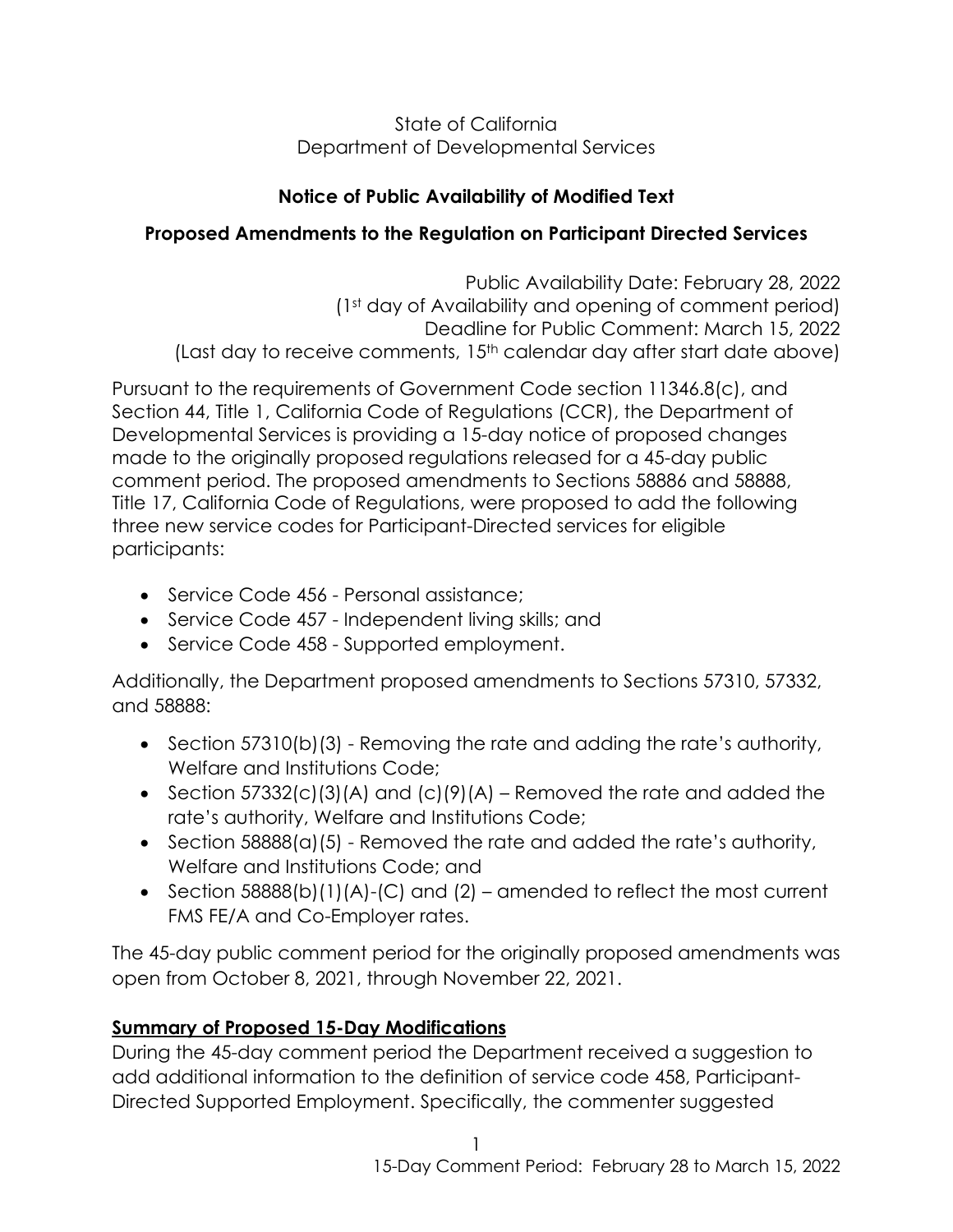adding specificity to the job discovery component of the service. The Department agreed with the suggestion and made the following changes.

The text of the modified regulatory language is shown below in red double underline to indicate additions, and red double strike though to indicate deletions. The originally proposed regulatory language is shown in strikethrough to indicate deletions and underline to indicate additions.

§58886(e)(8) Participant-Directed Supported Employment - Service Code 458 is a service that is provided in order to support a consumer in getting obtaining and maintaining competitive integrated employment, or self-employment. This may include developing a plan for obtaining employment by assessing the consumer's strengths, weaknesses, skills, and desires for employment.

The text of the modified regulatory language is shown in the attached "Proposed 15-Day Modified Text." Staff will respond to all comments received during the comment periods in the Final Statement of Reasons, as required by law (Gov. Code §11346.9). The Administrative Procedure Act requires that staff respond to comments received regarding all noticed changes. Therefore, staff will only address comments received during this 15-day comment period that are responsive to this notice, or the changes detailed in the attached "Proposed 15-Day Modified Text."

This 15-Day Notice, the Proposed 15-Day Modified Text and all other regulatory documents for this rulemaking are available at the DDS web site:

[Emergency and Proposed Regulations -](https://www.dds.ca.gov/transparency/laws-regulations/emergency-and-proposed-regulations/) CA Department of Developmental [Services:](https://www.dds.ca.gov/transparency/laws-regulations/emergency-and-proposed-regulations/) https://www.dds.ca.gov/transparency/laws-regulations/emergencyand-proposed-regulations/

## **Agency Contacts**

Inquiries concerning the substance of the proposed regulation may be directed to Ann Stigelmayer, Assistant Chief, Rates and Fiscal Support Section, at (916) 654-1608 or Yasir Ali, Chief, Rates and Fiscal Support Section, (916) 654-2302.

#### **Public Comments**

Written comments will only be accepted on the modifications identified in this Notice. Comments may be submitted by postal mail, personal delivery, or by electronic submittal no later than the due date to the following:

For consideration, any written comments shall be submitted as follows: